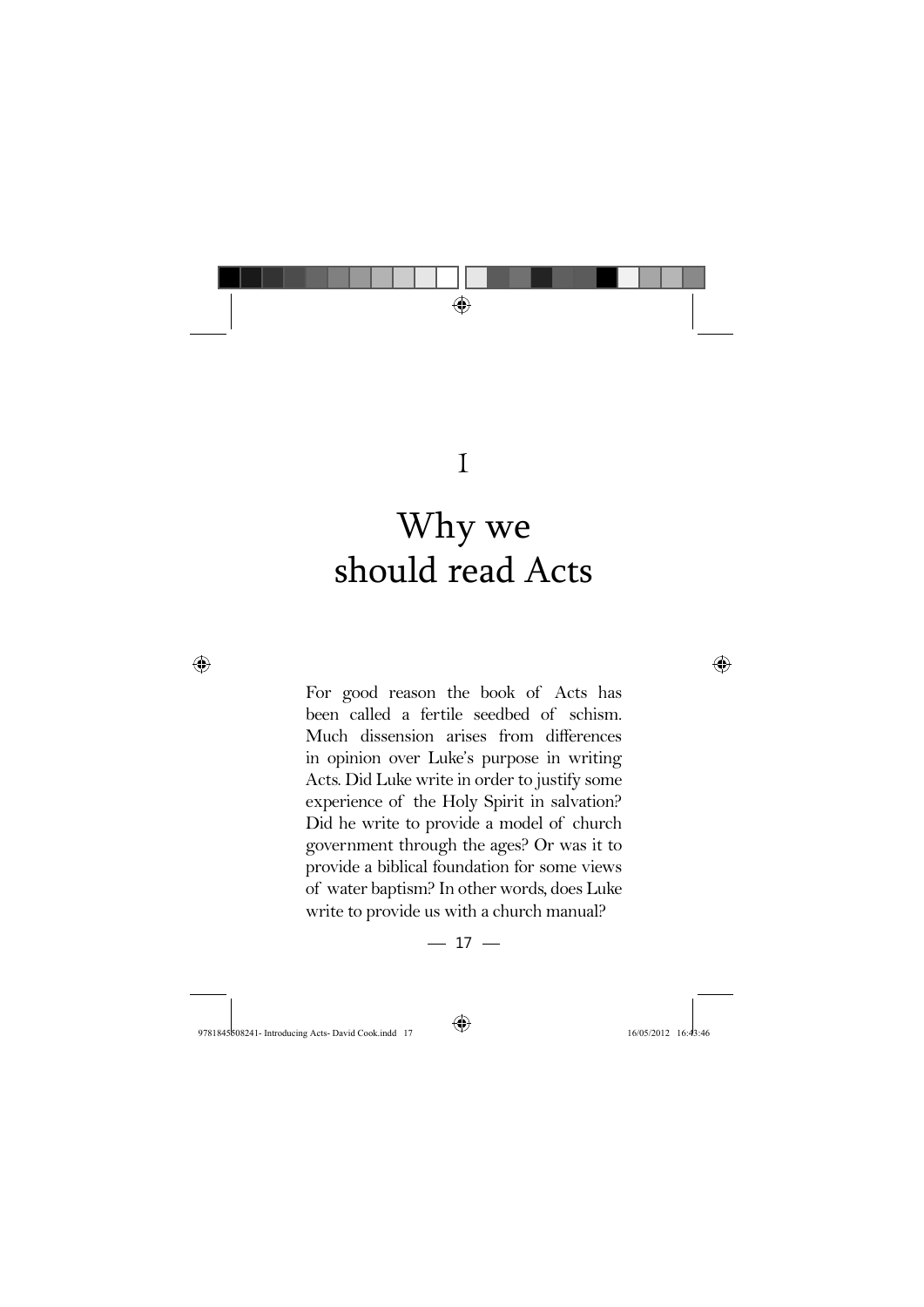

#### **INTRODUCING ACTS**

Luke was a historian. In Luke 1:1-4 he makes it clear that his purpose is to provide an orderly account, based on careful investigation. He records facts like the birth, life, death, resurrection and ascension of Jesus. But this is no dry history! He engages our emotions. There is humour in the angelic kick to the body of the snoozing Peter (12:7) and in Rhoda's excited neglect of Peter's knocking at the door of Mary's house (12:14). We are moved by the tears of the Ephesian elders as they bid farewell to Paul for the last time (20:36-38). We are angered by the underhand ways of the envious opponents, the Jews, who would rather leave pagans in paganism than see them come to Christ (14:19). We are appalled at the miserable Felix waiting for his bribe, leaving Paul to suffer in prison (24:26). And our hearts are warmed at every mention of the encourager, Barnabas (4:36; 9:27; 11:25; 15:36-39). But while Luke involves his readers emotionally, his *key interest* is in

 $-18-$ 

9781845508241- Introducing Acts- David Cook.indd 18 18 16/05/2012 16:43:46 6/05/2012 16:43:46 6/05/2012 16:43:46 6/05/2012 16:43:46 6/05/2012 16:43:46 6/05/2012 16:43:46 6/05/2012 16:43:46 6/05/2012 16:43:46 6/05/2012 16:4

◈

 $\bigoplus$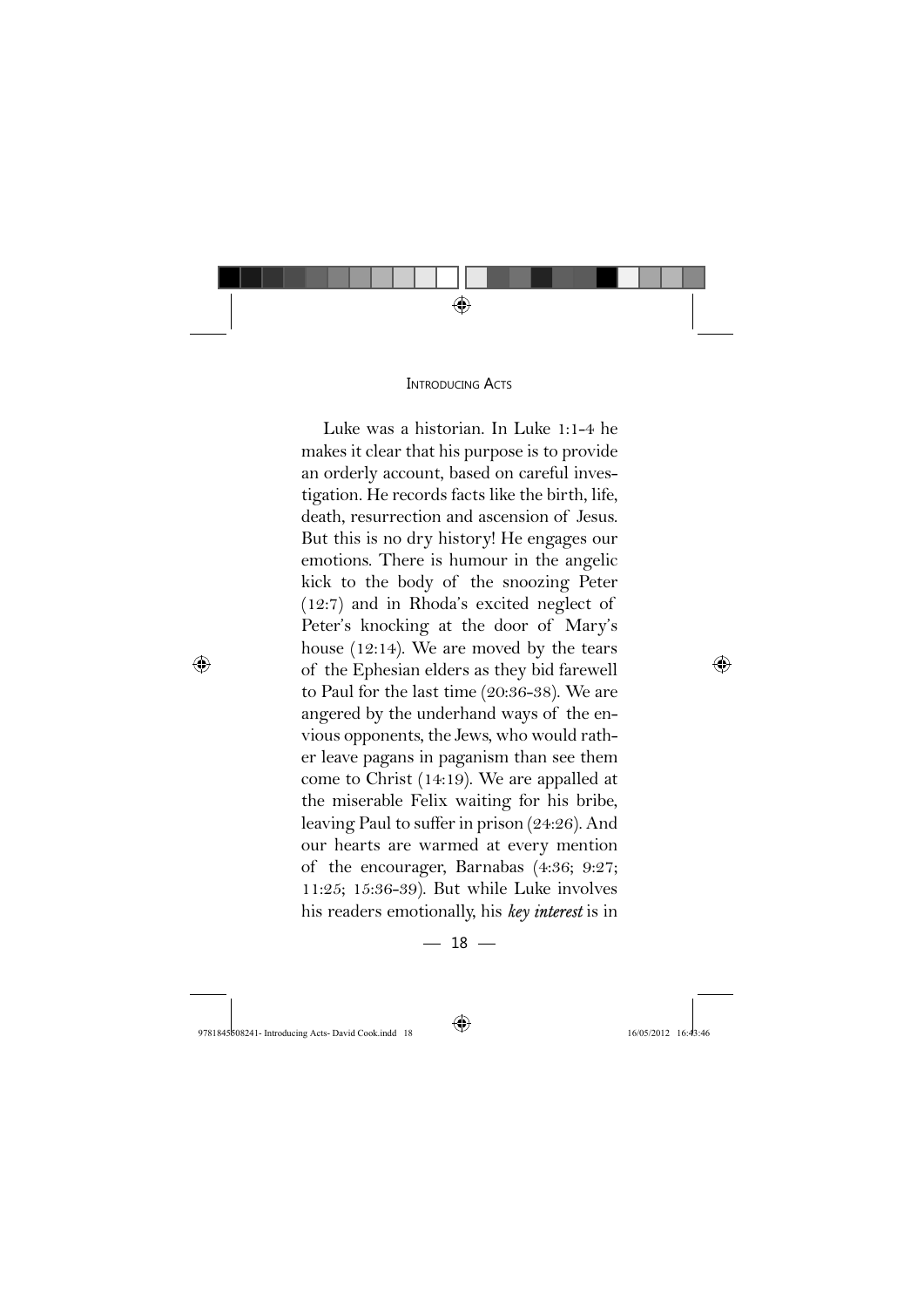

showing us *why* things happened the way they did.

(1) SEE THE FULFILMENT OF GOD'S PLANS God is the sovereign Lord of history. He is the faithful God. Things happen in fulfilment of God's plan. Central here is Luke 24:46-47 and Acts 1:8. These are the bridging verses connecting volumes 1 and 2.

Verse 46 is a good summary of Luke's Gospel, while verse 47 is a good summary of Acts. It is helpful to quote the verses in full here, since this is such an important point:

**LUKE**: 'He told them, "This is what is written: The Christ will suffer and rise from the dead on the third day…"' (Luke 24:46)

**ACTS**: '"…and repentance and forgiveness of sins will be preached in his name to all nations, beginning at Jerusalem"' (Luke 24:47).

## $-19-$

9781845508241- Introducing Acts- David Cook.indd 19 19 16/05/2012 16:43:46 6/05/2012 16:43:46 6/05/2012 16:43:46 6/05/2012 16:43:46 6/05/2012 16:43:46 6/05/2012 16:43:46 6/05/2012 16:43:46 6/05/2012 16:43:46 6/05/2012 16:4

◈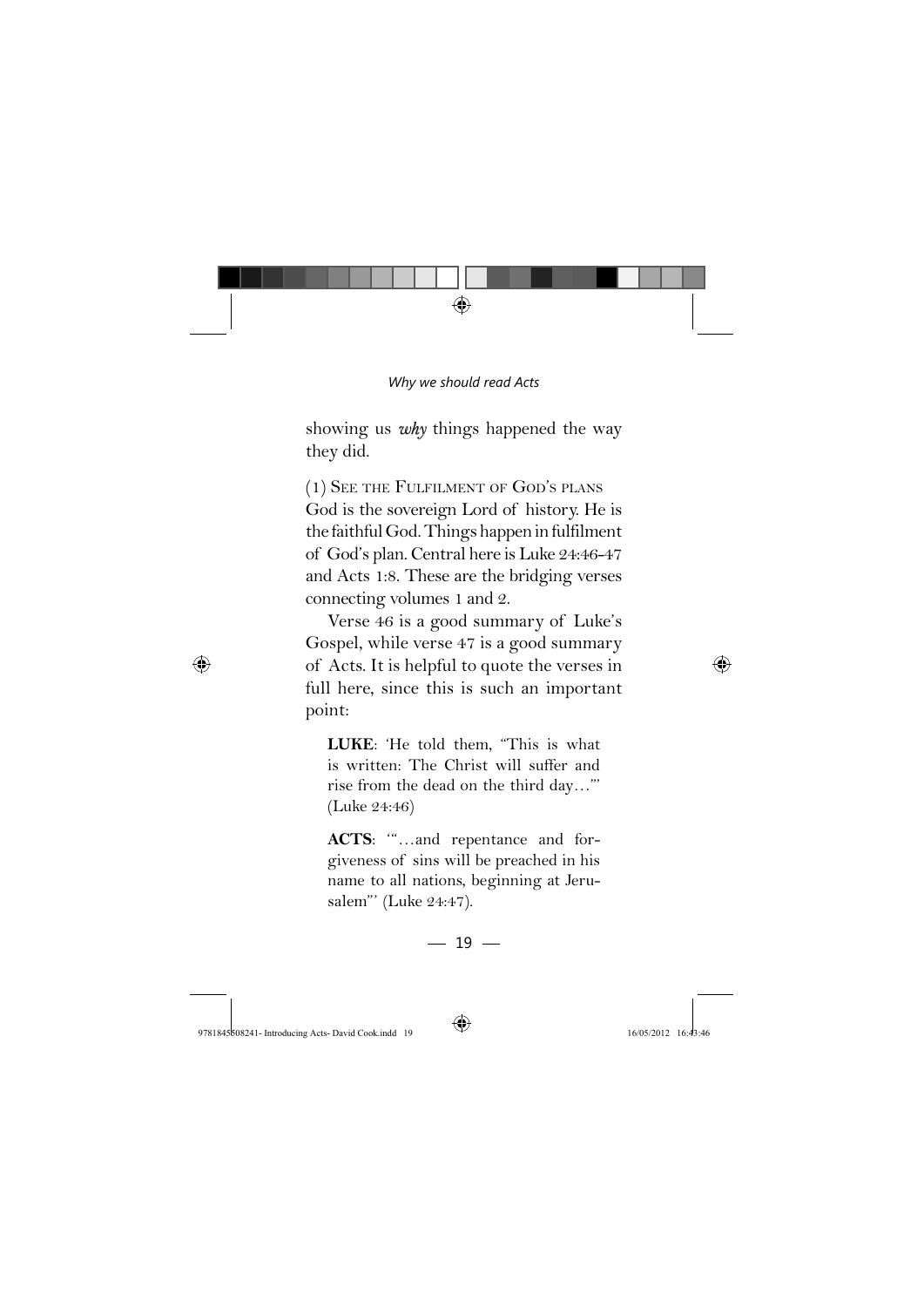

#### **INTRODUCING ACTS**

Verse 47 is as much the purpose of God as verse 46. To take one without the other makes no sense. The plan of God is the salvation of the nations. Jesus is the one to carry out this plan through His birth, death and resurrection, and then by His Holy Spirit empowering the church to reach the nations from Jerusalem to the ends of the earth. Acts 1:7-8, 'He said to them, "It is not for you to know the times or dates the Father has set by his own authority. But you will receive power when the Holy Spirit comes on you; and you will be my witnesses in Jerusalem, and in all Judea and Samaria, and to the ends of the earth."'

(2) RECOGNIZE THAT GOD IS AT WORK God is clearly at work right from the outset in Acts. He accredited Jesus (2:22-23). He made this Jesus both Lord and Christ (2:36). He calls His people to salvation (2:39). **Jesus** is active, speaking to Paul on the Damascus road (9:4-5), disallowing

 $-20 -$ 

9781845508241- Introducing Acts- David Cook.indd 20 16:43:47 605/2012 16:43:47

◈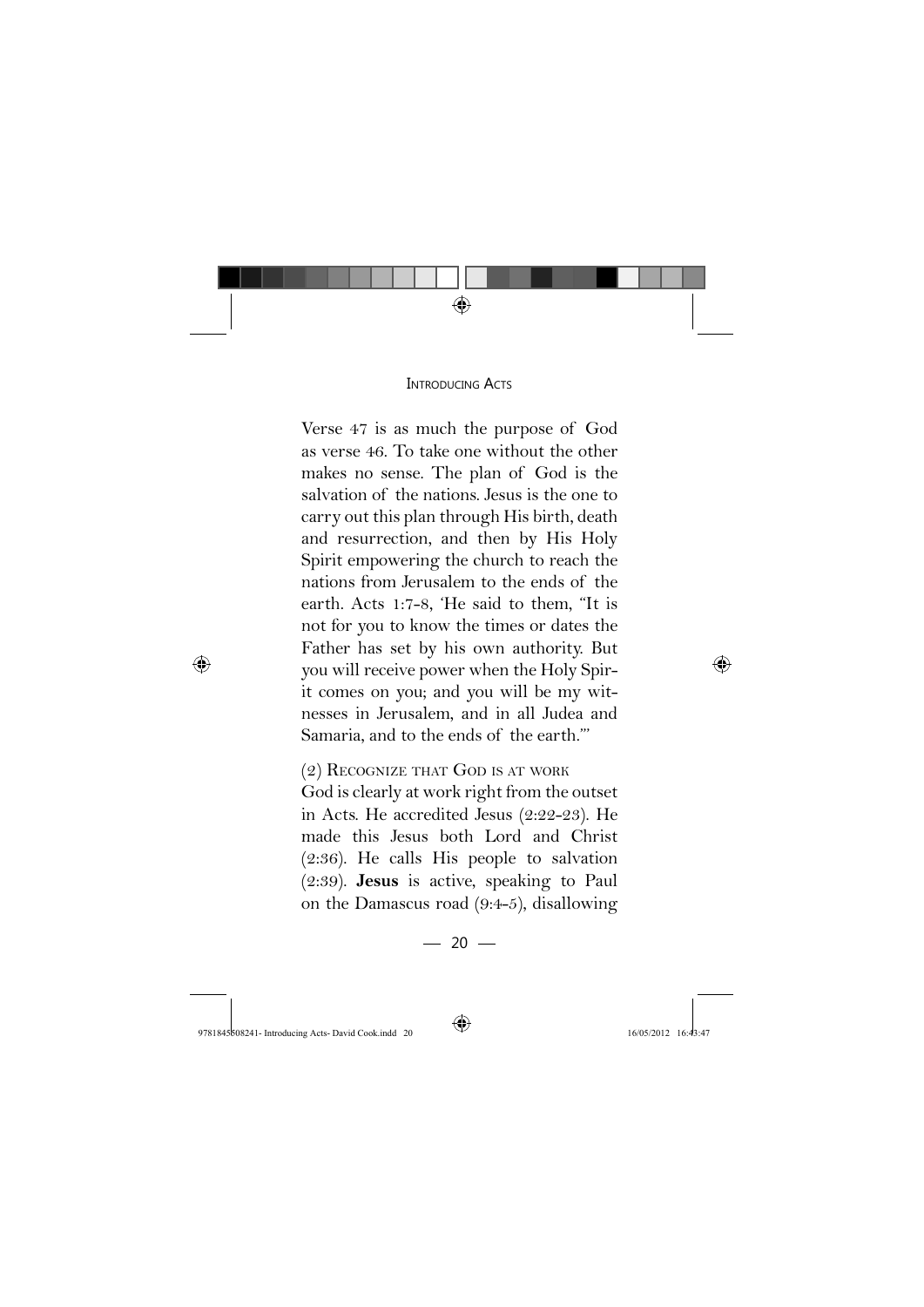

Paul from entering Bithynia (16:7) and encouraging Paul in Corinth (18:9-10). **The Holy Spirit** is active, baptizing the believers in chapter 2, filling them again in 4:31, coming on the Gentiles in 10:44-45 and setting apart the missionaries in 13:2.

God is actively bringing about the fulfilment of His plan. And because it is God's plan, it will be fulfilled! It is an unstoppable gospel, despite:

- external religious opposition (4:1ff; 5:17ff; 6:8ff);
- economic opposition (16:16ff; 19:23ff);
- internal hypocrisy (5:1ff);
- church friction (6:1-7; 15:36-41);
- persecution (5:17ff; 8:1ff; 12:1ff; 13:49- 52; 14:19-20; 17:1ff; 21:27ff);
- martyrdom (7:54–8:4; 12:1-4);
- storms and shipwrecks (27:13ff);

 $-21-$ 

9781845508241- Introducing Acts- David Cook.indd 21 16/05/2012 16:43:47

◈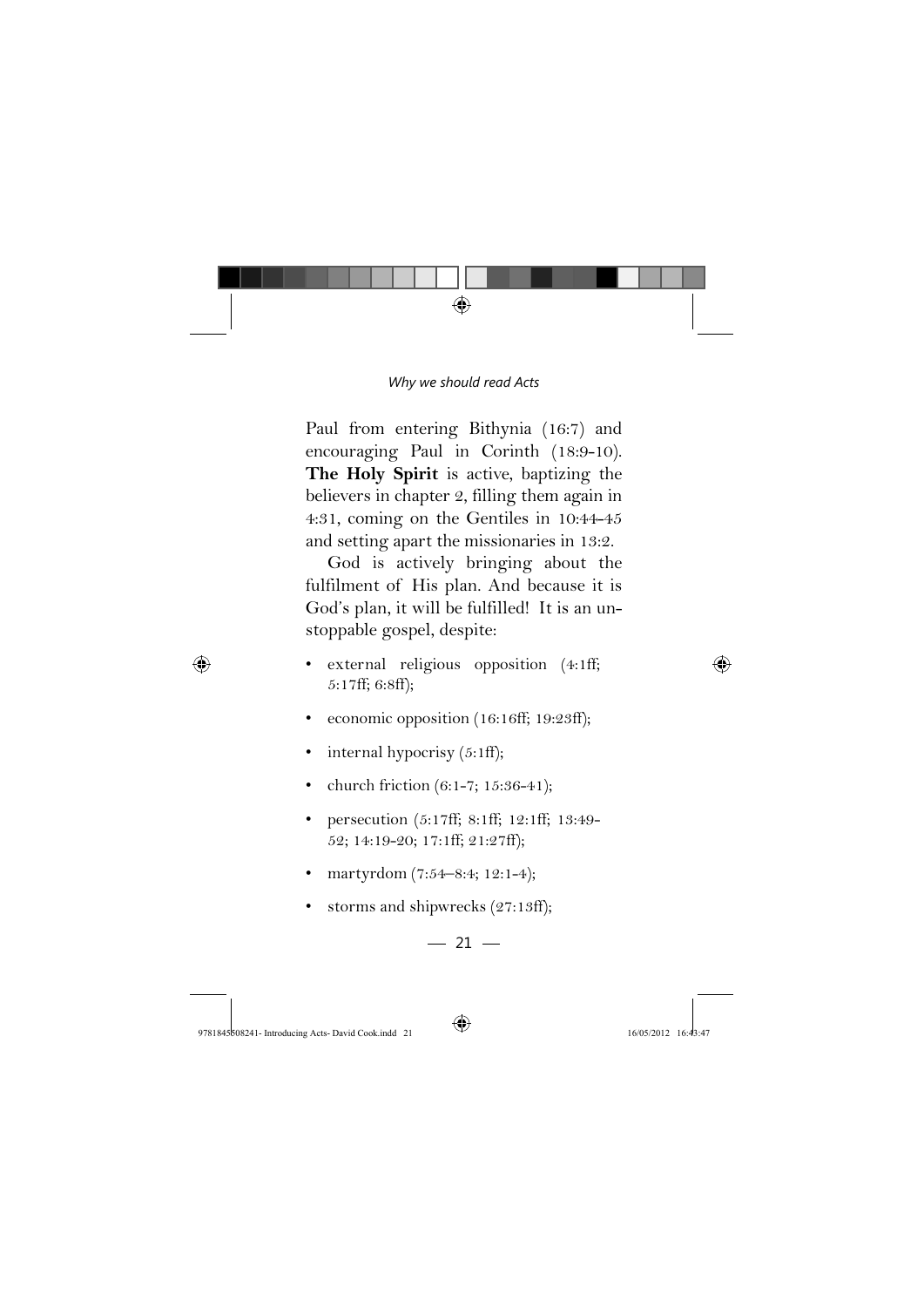

#### **INTRODUCING ACTS**

- courts (4:5ff; 18:12-17; 24:1ff; 25:1ff);
- imprisonment (12:5ff; 16:16ff);
- orthodox religious tradition (15:1ff).

God will see His plan through! Christ will bring His people to salvation! Repentance and forgiveness of sins will be preached in His name to all nations! The gospel will reach the ends of the earth! It is written!

### (3) FOCUS ON JESUS

The gospel is all about the Lord Jesus Christ (Acts 1:1; 2:36, 38; 4:8-12; 5:42; 8:12, 35; 10:36; 11:20-21; 13:38-39; 15:11; 16:31; 18:5, 28; 19:4; 20:24; 24:24; 28:31).

Luke also makes it clear what it's not about:

- It's not about Judaism (15:10).
- It's not about spiritism (16:18).
- It's not about politics (17:7).
- It's not about philosophy (17:18).

$$
-22 -
$$

9781845\the 9781845\the 1508241- Introducing Acts- David Cook.indd 22 78184508241- 16:43:47

$$
\bigcirc\hspace{-0.35em}\bigcirc
$$

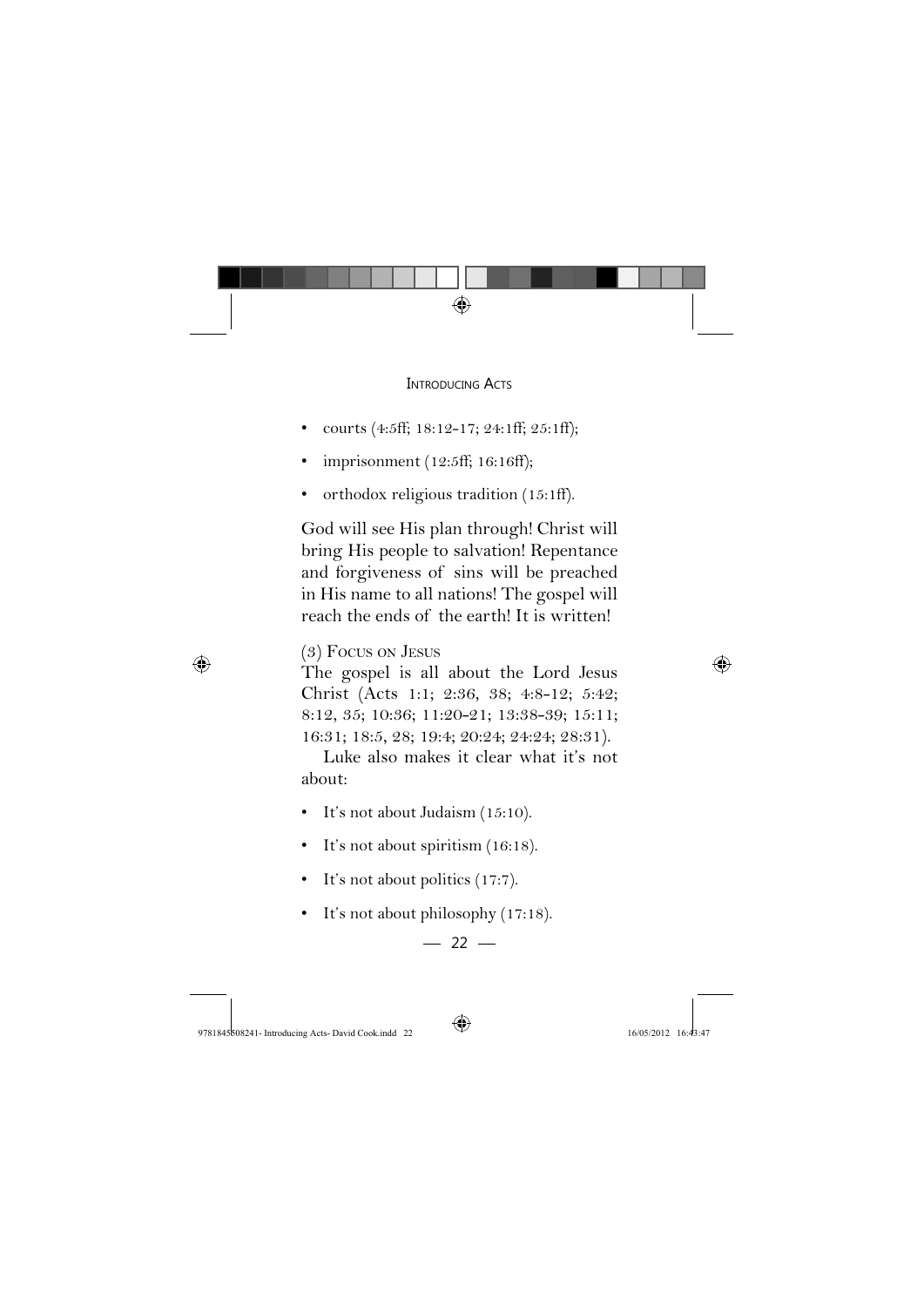

It is the broadcast of this gospel about Jesus Christ which God uses to bring about the fulfilment of His purpose. And therefore, the focus of preaching in Acts is Jesus:

- At Pentecost Peter preaches about Jesus  $(2:14-39)$ .
- At the healing of the lame man, Peter preaches about Jesus (3:6).
- To the God-fearing, Peter preaches Jesus (10:34-48).
- To conservative Jews, the apostles preach Jesus (14:3).
- To sophisticated Greeks, Paul preaches Jesus (17:31).
- To disciples of John the Baptist, Paul preaches Jesus (19:4).
- Jesus is preached as the Christ (2:31, 36, 38; 3:6, 18, 20; 4:10; 5:42; 8:5; 9:22; 10:36;

 $-23-$ 

9781845508241- Introducing Acts- David Cook.indd 23 16/05/2012 16:43:47

◈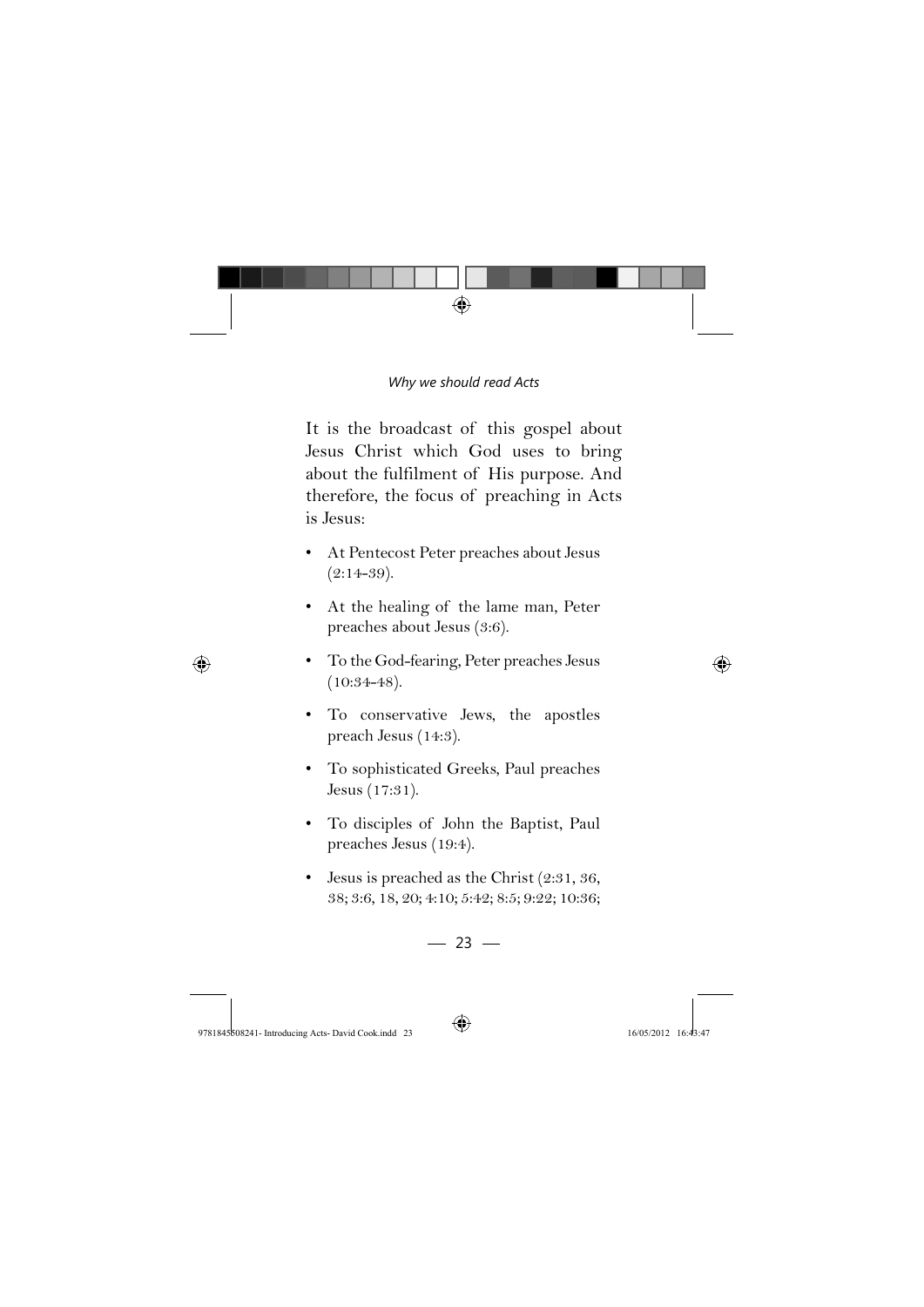

**INTRODUCING ACTS** 

16:18; 17:3; 18:5, 28; 26:23; 28:31), Son of David (2:25-36; 4:25-26; 13:33-34), Son of Man (7:56), Lord (1:6; 2:21, 36; 7:59-60; 9:5; 10:36), author of life (3:15), leader and Saviour (5:31; 13:23), prophet like Moses (3:22; 7:37), Holy and Righteous One (2:27; 3:14; 7:52; 22:14).

(4) REJOICE IN THE STORY OF THE CHURCH Luke is also concerned to show the continuity between Jesus in Luke and His church in Acts. For example, there are clear parallels between the prophetic voices of Simeon and Anna at the time of Jesus' birth (Luke 2:25-38) and Peter's reference to the prophetic fulfilment of Joel (Acts 2:17-21) at the birth of the church. The flow of the gospel in Luke is Christ towards Jerusalem. In Acts, it is from Jerusalem out to the world. Each volume begins with a similar introduction to Theophilus, a period of waiting and prayer (1:1-14; cf. Luke 1:1-56) and

 $-24-$ 

9781845508241- Introducing Acts- David Cook.indd 24 16/05/2012 16:43:47

◈

 $\bigoplus$